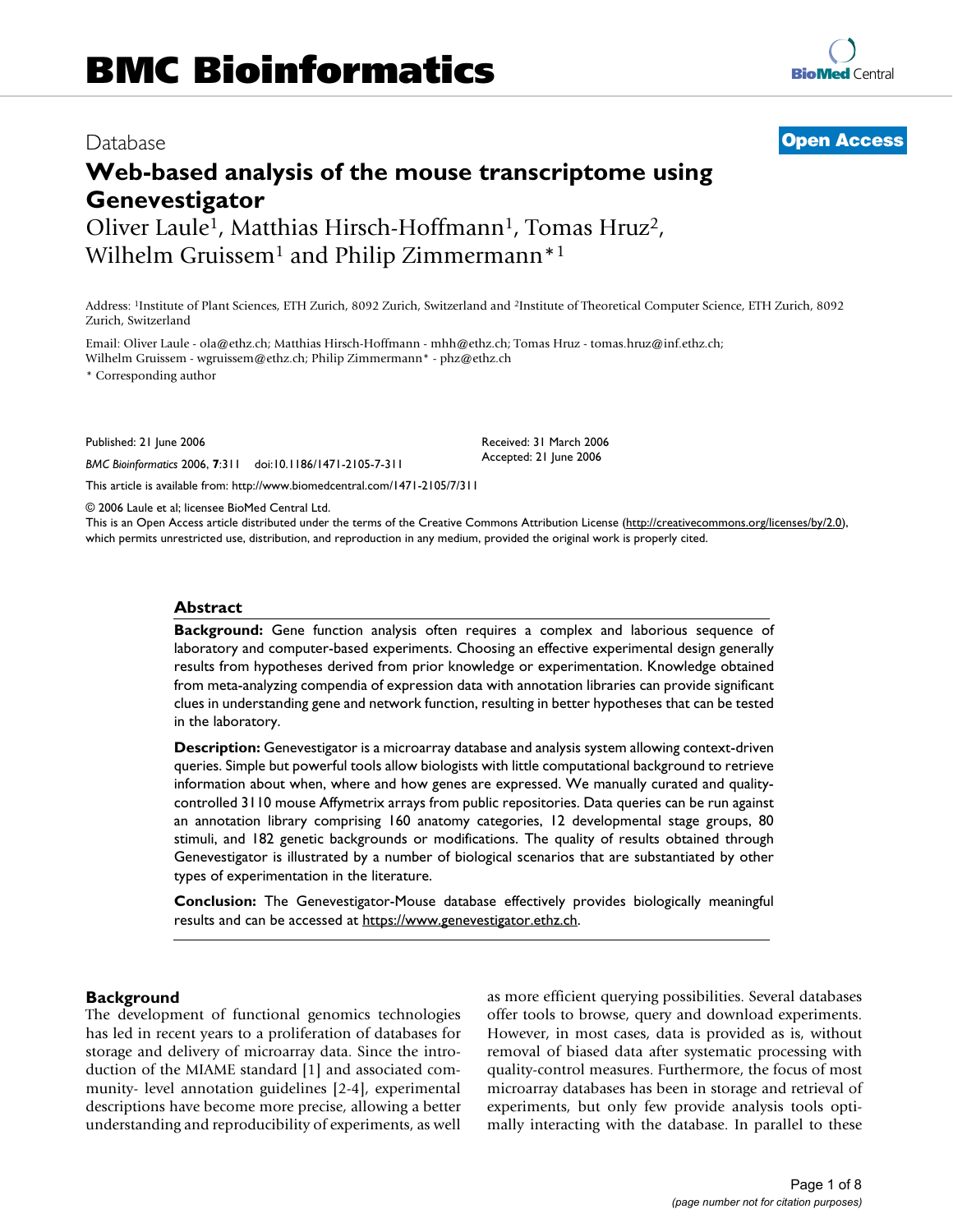developments, several web-based tools have recently been developed specifically for the analysis of individual microarray experiments, such as RACE [5] or ArrayQuest [6]. High-throughput technologies allow to streamline the same type of analysis for large numbers of genes or proteins. A major challenge for scientists in this respect is the sparsity of the data sets, i.e. the low number of measurements relative to the immense number of simultaneously tested elements. The analysis of such data structures often cannot make use of many classical statistical procedures and calls for the development of novel statistical approaches, such as sparse graphical modeling [7] or computational approaches that allow to compile result summaries combining data and annotations.

Genevestigator [8] is a high-quality database combined with tools to create such result summaries. It reveals novel and diverse information about when, where and how genes are expressed in order to foment both discovery and hypothesis generation. In fact, hypothesis-driven biological research solicits models to represent biological processes. Once models are created, they are tested against experimental results. The design of models and of the proper experiments allowing to effectively conclude about their validity is a crucial step in the discovery process. The availability, diversity, robustness, and correct interpretation of prior experimental results, such as those from microarray experiments, are therefore instrumental in formulating new hypotheses and models, as well as in designing the proper experiments to test them. Genevestigator-Mouse aims at providing easy-to-use but powerful tools that enable biologists to obtain context-driven information about the expression of the mouse transcriptome. The information obtained helps to validate existing hypotheses, as well as to formulate new hypotheses or to design novel experiments.

#### **Construction and content** *Data source, processing, and annotation*

Data was downloaded via FTP from public repositories such as Gene Expression Omnibus [9], ArrayExpress [10], MUSC [11], PEPR [12], ChipperDB [13] or NIH Neuroscience Microarray Consortium [14]. Raw data (CEL files) were normalized with the Affy package from Bioconductor [18] using the MAS5 algorithm. Experiment annotations were retrieved from public repositories, from original publications, and occasionally directly from the authors. Anatomy ontologies, of which 160 are currently represented in the database, are based on definitions provided by the Edinburgh Mouse Atlas Project and available at Mouse Genome Informatics [15]. Developmental stages are partitioned into 27 pre-natal [16] and 5 postnatal stages. In the latter case, stages were defined based on a log(4) scale of time units (days) after birth. Genetic modifications were systematically annotated according to

the underlying mutagenesis methods, e.g. targeted deletion or ENU mutagenesis and including, if possible, information about which genes were affected. As for treatments and stimuli, several major categories currently cover 80 treated samples (+) and their corresponding controls (-). Data for the mapping of probe sets to gene identifiers were obtained from the Affymetrix website [17]. Currently, either probe set or UniGene identifiers can be used for querying the database.

# *Quality control*

A prerequisite for the type of analysis provided by Genevestigator is data comparability between experiments. Although methods how to combine data from different technological platforms and laboratories are still a matter of debate, the common analysis of data from a single organism, a single platform such as the Affymetrix system, and a single array type has so far proven to successfully reveal biological mechanisms. In fact, as can be verified from recent publications, results obtained from Genevestigator with Arabidopsis could be substantiated by other experimental techniques such as RT-PCR, reporter gene analysis, mutant phenotyping, or other microarray studies. In order to maximize comparability, quality-control (QC) measures were applied to raw and normalized data. The current QC protocol uses several Bioconductor [18] packages (simpleaffy, AffyQCReport, AffyPLM) and inhouse R code. QC results include signal intensity boxplots and density-plots, Actin and GAPDH QC statistics, RLE, NUSE, RNA digestion plots, positive and negative border element plots, as well a correlation matrix. QC reports are publicly available. Array data containing flaws or biases, or of which RNA was strongly degraded, are flagged and excluded by default from the data analysis tools. Currently, approximately 3.4% of arrays did not fulfil the QC criteria. However, users can decide whether to use all the available data by inactivating the default "Quality Control" option.

# *Application*

The software was developed as a PHP/MySQL application running on a Linux Apache Web server. Javascript and cookies must be activated for browsers to correctly run the application. More details about methods and algorithms used can be found in the documentation section on the Genevestigator website [19].

# *Database and analysis tools*

The database contains both 12 K and 40 K Affymetrix arrays (MG-U74Av2 and Mouse430 2.0). As of June 2006, 3110 arrays from 166 experiments were curated, qualitycontrolled and annotated according to controlled vocabularies. Two types of queries can be run: gene-centric (how is gene X expressed in a series of conditions?) or genomecentric (which genes are expressed in a pre-selection of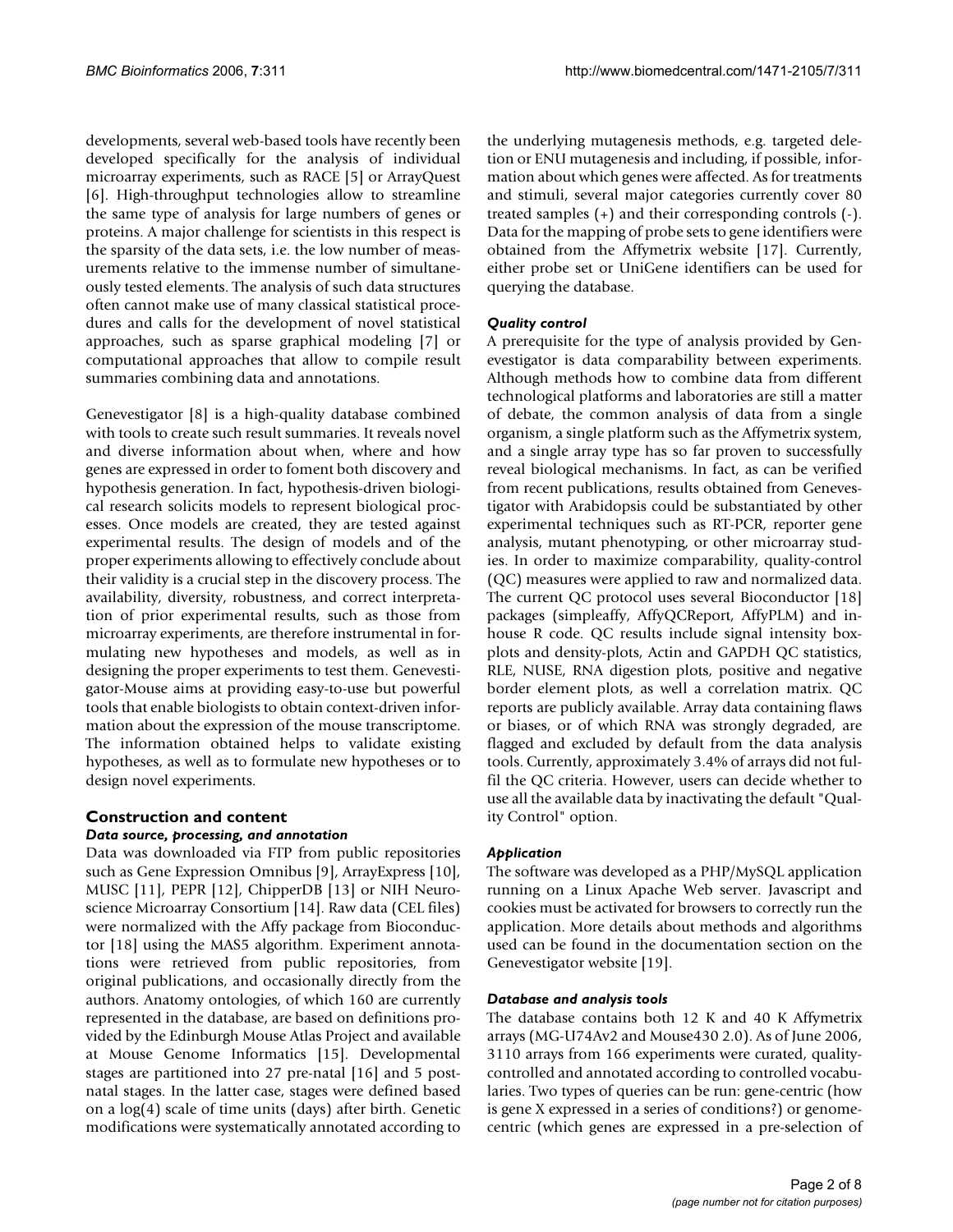conditions?). The tools described below contain either one or both types. Data can be viewed either in linear or log(2)-scale relative to the following categories:

*Experiments and arrays* (Digital Northern): the digital Northern visualizes signal intensity values and present/ absent calls of a subset of genes across a selection of experiments.

*Anatomy* (Gene Atlas): this tool reveals the anatomy-specific profiles of single query genes, or reversely allows to identify genes expressed specifically in a selection of organs/tissues.

*Stimulus* (Response Viewer): this tool shows the responses of genes to a compendium of stimuli. Results can be sorted such as to rapidly identify those factors most affecting the expression of query genes. Reversely, it allows to find genes expressed specifically in a subset of conditions.

*Development* (Gene Chronologer): changes in gene expression throughout the life cycle of the mouse, which is grouped into 7 embryo and 5 post-natal stage groups, can be visualized. Reversely, one can search for genes expressed specifically at given stages of development.

*Mutation* (Mutant Surveyor): this tool is similar to the Response Viewer, plotting the responses of a query gene to a number of genetic backgrounds or modifications (e.g. gene knock-out or overexpression).

*Multiple genes* (Meta-Analyzer): expression profile summaries of a larger number of genes with respect to anatomy, development, or stimulus can be queried.

*Documentation:* the documentation and FAQ sections provide important technical and practical information about the tools, such as statistical procedures, probe set specificity, normalization, how to interpret data, and precautions to avoid over-interpretation.

*Database:* this page provides information about all experiments stored in our database, including data source repositories, authors, publications, dates, original file names, Genevestigator file names, annotations, qualitycontrol results, and links to external information. Since Genevestigator is basically a data analysis tool and not a repository, we do not provide data bulk download options and therefore recommend users to download the data from the original repositories.

# **Utility and discussion**

A validation and discovery study is presented to illustrate some of the querying possibilities and to assess the quality of the output by comparison to prior biological knowledge obtained from the literature. Besides confirming previously known mechanisms, we present novel findings and hypotheses about the regulation of given genes in mouse.

Our database encompasses a wide range of experimentally annotated gene expression data covering diverse categories i.e. different tissues, developmental stages, treatments and genetic modifications. Since the averages computed for each category are based on data from a variety of experimental setups that are not necessarily systematic throughout all categories, care must be taken not to over-interpret results. Our general hypothesis is that an increase in the number of experiments and replicates per defined category generally attenuates experiment specific effects in favor of global trends. To verify whether results from Genevestigator show robust and reproducible trends, we selected from the literature a number of genes with expression profiles specific to organs or to developmental stages, or genes responsive to certain stimuli or to genetic modifications and analyzed their respective expression patterns generated by Genevestigator.

First, using the Anatomy profiles (Gene Atlas tool), four genes which have a well-documented retina specific expression (CRX [Mm. 8008] [20], Rho [Mm.2965], PDE6 [Mm.39200] [21], and Nrl [Mm.20422] [22]), in fact showed a strong expression in the retina (and its parent categories), but no or only weak signals in other organs (Fig. 1A). Furthermore, the spatial expression of both Titin [Mm.26579], known to play a critical role for both heart [23] and muscle [24] and BOP (Smyd1 [Mm.234274]), a heart and muscle specific transcription factor [25] was restricted to the corresponding tissues (Fig. 1A) [see Additional file 1].

Second, to verify the reliability of the Development profiles (Gene Chronologer tool), we looked for genes annotated as being developmentally regulated. Only a handful of early embryonic genes have been described to date. Among those we tested the RING finger protein gene Rnf33 [Mm.28010] and Hoxal [Mm.197] a homeobox transcription factor that regulates embryonic patterning and organogenesis. Transcription of Rnf33 has been shown to occur already in the mouse oocyte but not beyond the eight-cell stage nor in adult tissues [26]. Hoxal expression starts at E7.5 and begins to retreat caudally by day E8.5 [27]. Both genes were found to be expressed solely in the corresponding embryonic developmental stage groups (Fig. 1B1 and 1B2) [see Additional file 1]. In contrast, the gene encoding hemopexin (hx, [Mm.3485]), a plasma glycoprotein known to be only lowly expressed in embryos and newborn mice [28] showed an adult stage specific expression profile (Fig. 1B3) with the strongest signal at the latest stage, which reflects the fact that hx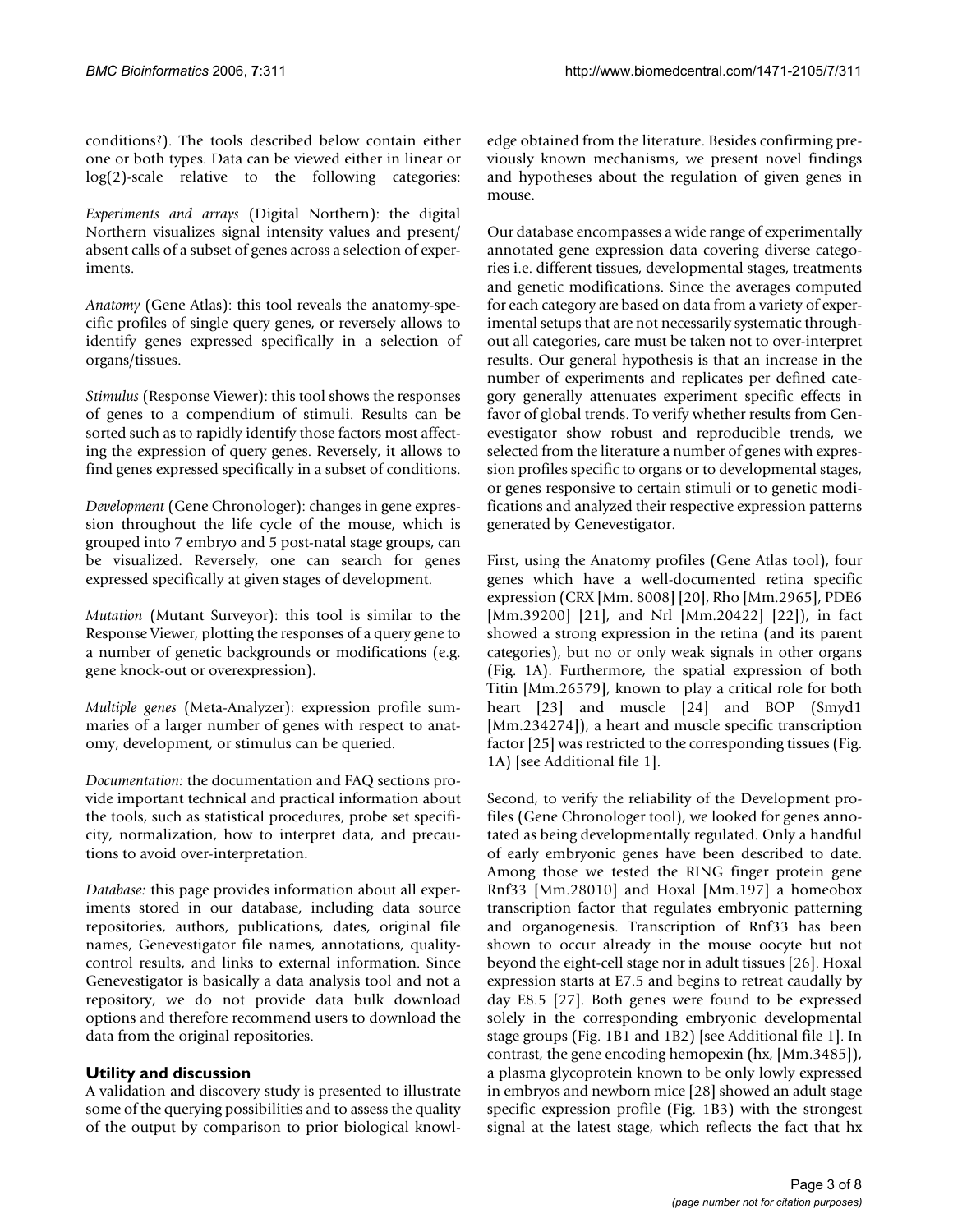

#### **Figure 1**

**Validation of expression profiles**. The results shown were calculated from 2138 arrays of type MG-U74Av2 (12 K). Similar results can be obtained using arrays of type Mouse430 2.0 (40 K) for categories available in both array types. For each gene, the signal intensity value indicated in each category is the average signal intensity value (of the corresponding probe set) from all arrays within this category. Average signal intensity values are available throughout all shown categories for all probe sets represented on the 12 K array. A. Anatomy expression profiles of genes shown in the literature to be preferentially expressed in muscle and heart (Mm.234274) or in retina (Mm.2965, Mm.39200, Mm.8008, Mm.20422). B1-B3. Development expression profiles of three genes previously shown to be expressed in oocytes and up to the 8-cell stage (Mm.28010), between E7.5 and E8.5 (Mm.197), and in adult mouse but low in embryo or newborn mice (Mm.3485). Developmental stages are defined as pre-natal (given in Theiler stages (TS); a: TS-1 to 2, b: TS-3 to 5, c: TS-6 to 9, d: TS-10 to 13, e: TS-14 to 18, f: TS-19 to 23, g: TS-24 to 27) or post-natal (given in days after birth; h: 0–3, i: 4–15, j: 16–63, k: 64–255, l: > 256). C and D. Response of Sirt1 (Mm.351459) to a set of stimuli (C) and to genetic modifications (D). Only treatments or mutations inducing strong up or down regulation are shown. Effects described in the text are highlighted. These precompiled responses are log-ratios from the average signal intensity values of treatment versus control samples from a variety of experiments and tissues.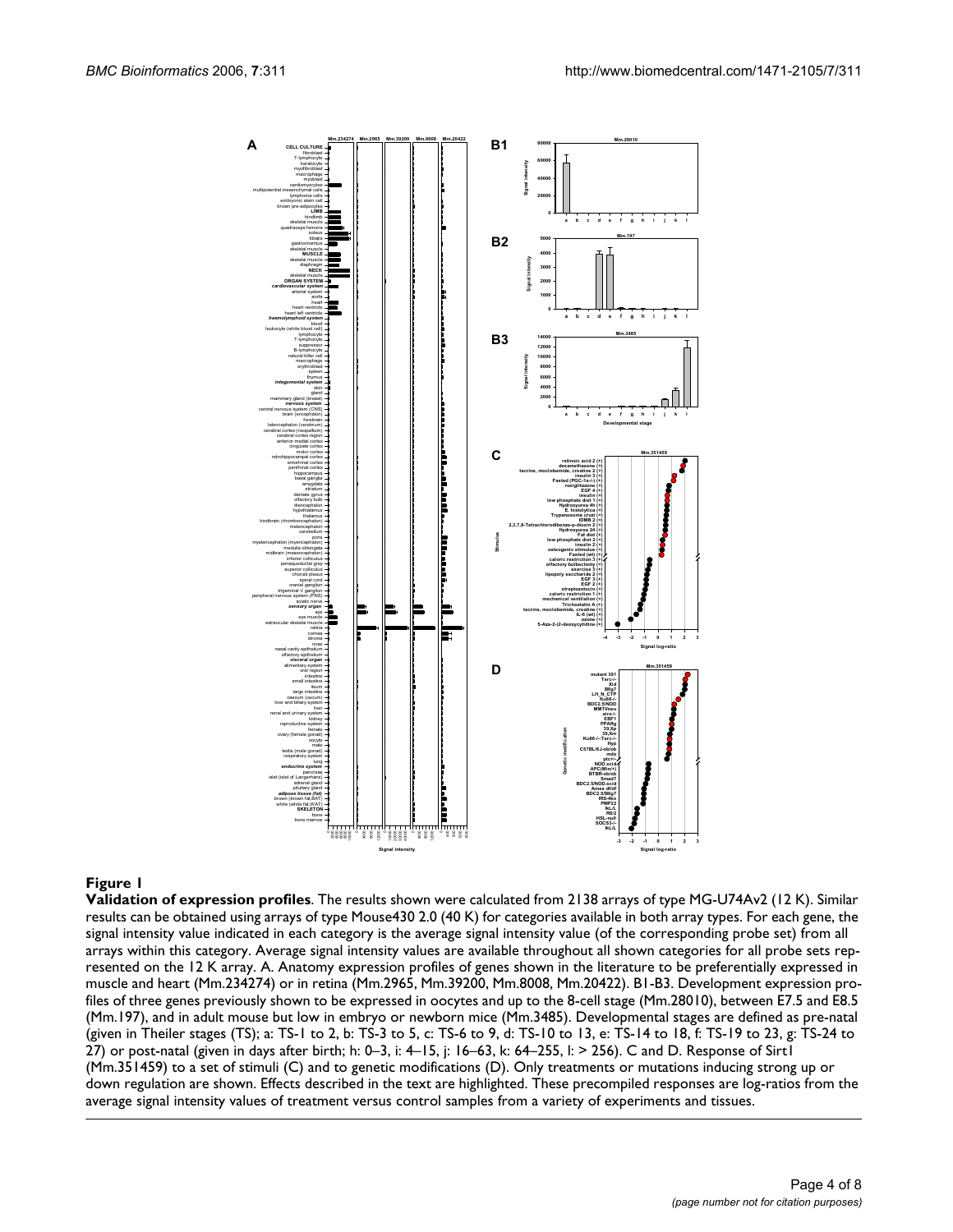gene expression reaches adult level not until the first year of age [28].

Third, to test the Genevestigator output in terms of responses to different stimuli (Response Viewer) and to genetic modifications (Mutant Surveyor), we used Sirt1 [Mm.351459], a nuclear deacetylase that is closely associated with the longevity elicited by caloric restriction (CR, [29], Fig. 1C) [see Additional file 1]. In mammals a characteristic set of physiological changes takes place during CR. Among those changes is the use of dietary fat or fat mobilized from white adipose tissue for energy, and a large reduction in blood insulin levels accompanied by an increase in insulin sensitivity. It was shown that the flux of metabolites under fasting conditions leads to an increase in Sirt1 mRNA levels and that Sirt1 also controls glucose metabolism through the regulation of PPAR co-activator 1 [30]. The Response Viewer correctly showed an up regulation of Sirt1 in fasted mice, in mice which were put on a fat diet, as well as in response to several insulin treatments. No change or even a slight down regulation in Sirt1 expression was observed in caloric restriction treatments performed with Ames mice. This is consistent with the fact that the pathways responsible for extending lifespan in the dwarfs and in CR animals are not identical [31]. In addition, we found Sirt1 severely up regulated in response to dexamethasone, in accordance with the reported increase of Sirt1 protein levels upon dexamethasone treatment measured by western blot analysis of 3T3- L1 fibroblasts [32]. The Mutant Surveyor analysis revealed a substantial increase of Sirt1 mRNA levels in mice with a truncated growth hormone receptor (mutant 391), which are characterized by marked male obesity associated with hyperglycemia; in BDC2.5/NOD mice, which develop a mild cellular infiltrate in the pancreatic islets of Langerhan's (insulitis); and in C57BL/6J-ob/ob mice, which exhibit a diabetes-like syndrome of hyperglycemia, glucose intolerance and elevated plasma insulin levels [33] (Fig. 1D). Hence, the Sirt1 expression profile in these mouse strains reflects its role in controlling glucose metabolism. Moreover, Sirt1 was found to be up regulated in PPAR over-expressing mice, which is consistent with the model that Sirt1 functions as a represser of genes that drive white adipocyte differentiation and fat storage [32]. Remarkably, among the genetically modified strains that showed increased Sirt1 expression were also telomerasedeficient mice (Terc-/-, [34]), mice defective in the Ku86 DNA repair protein (Ku86-/-, [35]) and mice double deficient for telomerase and Ku86 (Terc-/-/Ku86-/-, [36]) all characterized by a premature-aging phenotype. This in turn is consistent with the observation that the yeast Sirt1 ortholog Sir2, a central player in yeast aging, represses transcription near telomeres [37] and that both Sir2 and Ku86 are involved in non-homologous end joining,

which is used to repair breaks in DNA by ligation of the free ends [38].

This validation approach clearly shows that Genevestigator is capable to detect biologically relevant trends in the expression profiles of individual genes by combining numerous normalized expression data sets using the same technical platform, i.e. the Affymetrix system.

We further performed a second approach to test whether Genevestigator can identify genes with known expression profiles. Using the anatomy genome-centric querying options, we created a list of the top 30 genes preferentially expressed in the heart (Figure 2) [see Additional file 1]. Of these, 12 could be spatially associated with the heart based on the annotation "cardiac". Further the list comprises the NK2 transcription factor related locus 5 (Nkx2- 5, [Mm.26579]), a homeobox-containing gene specifically expressed in the developing heart [39]; the gene encoding corin [Mm.332425], a multiple-domain type II transmembrane serine protease highly expressed in the heart with a binding site for NKX2.5 transcription factors [40]; the cardiac troponin I (Tnni3, [Mm.358642]), a sarcomeric protein gene exclusively expressed in the cardiac muscle [41]; and FHL2 [Mm.6799], a LIM domain protein preferentially expressed in the heart [42]. The remaining genes are not yet associated with the heart or unknown, evincing the potential of Genevestigator to identify novel genes related to particular organs.

Based on our validation study, we conclude that with the current set of data, Genevestigator generates high quality results. Moreover, we expect that this quality will continue to rise as the size of the dataset increases.

# **Conclusion**

Using standardized protocols and systematic annotation, biologically relevant trends in gene expression can be identified. The combined average of several measurements within an annotation category increases the confidence about signal values obtained from these categories. At the same time, the quality and power of the tools will increase as more numerous and more diverse data become available and are included. Unfortunately, several interesting published experiments could not be included owing to lacking experiment annotation, highlighting the importance of proper and sufficient annotation with controlled vocabularies and following detailed guidelines. Furthermore, the availability of raw data (CEL files) generated with the 40 K array were sparsely available in repositories. We therefore encourage authors to provide also raw data when submitting their experiments to public repositories.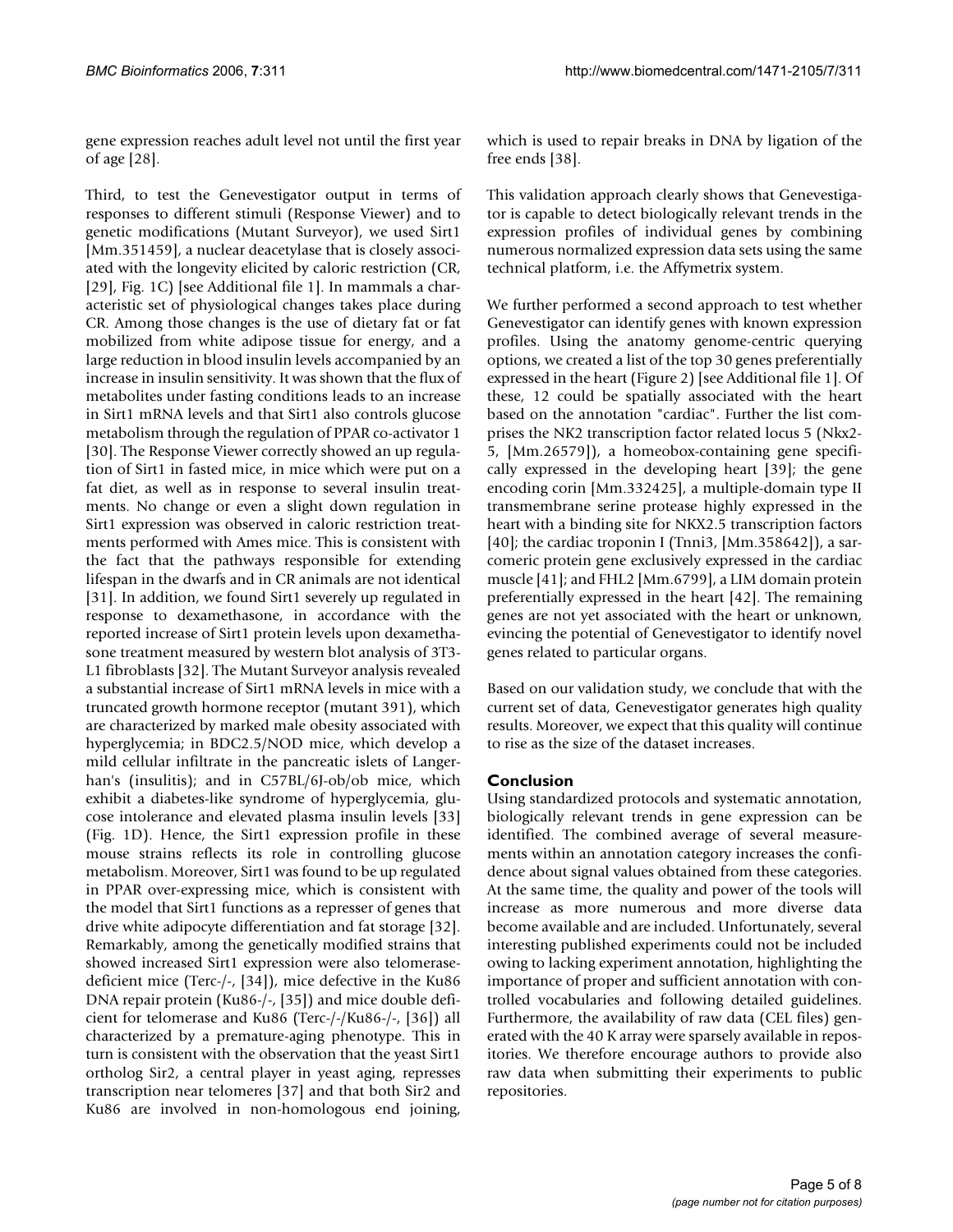

# **Figure 2**

**Identification of marker genes**. Hierarchical cluster of the top 30 genes preferentially or specifically expressed in the heart. Results were calculated from 2138 arrays of type MG-U74Av2 (12 K).

Due to the compilation of data from different labs, marker identification methods may be sensitive to arrays with signals resulting from very weak hybridization or signals that are in the saturation range. For this reason, applying strict quality-control measures based on raw data analysis is imperative for robust analysis. Genevestigator can be used either as a validation tool for genes already under study, as a tool to create new hypotheses, or to identify marker genes. Our results demonstrate that Genevestigator effectively identifies biological mechanisms and meta-data related marker genes.

# **Availability and requirements**

Project name: Genevestigator; Project homepage: [https://](https://www.genevestigator.ethz.ch) [www.genevestigator.ethz.ch;](https://www.genevestigator.ethz.ch) Operating system: platform independent; Programming language: PHP4/MySQL; Licence: free access to current tools for academics; Any restrictions to use by non-academics: licence needed.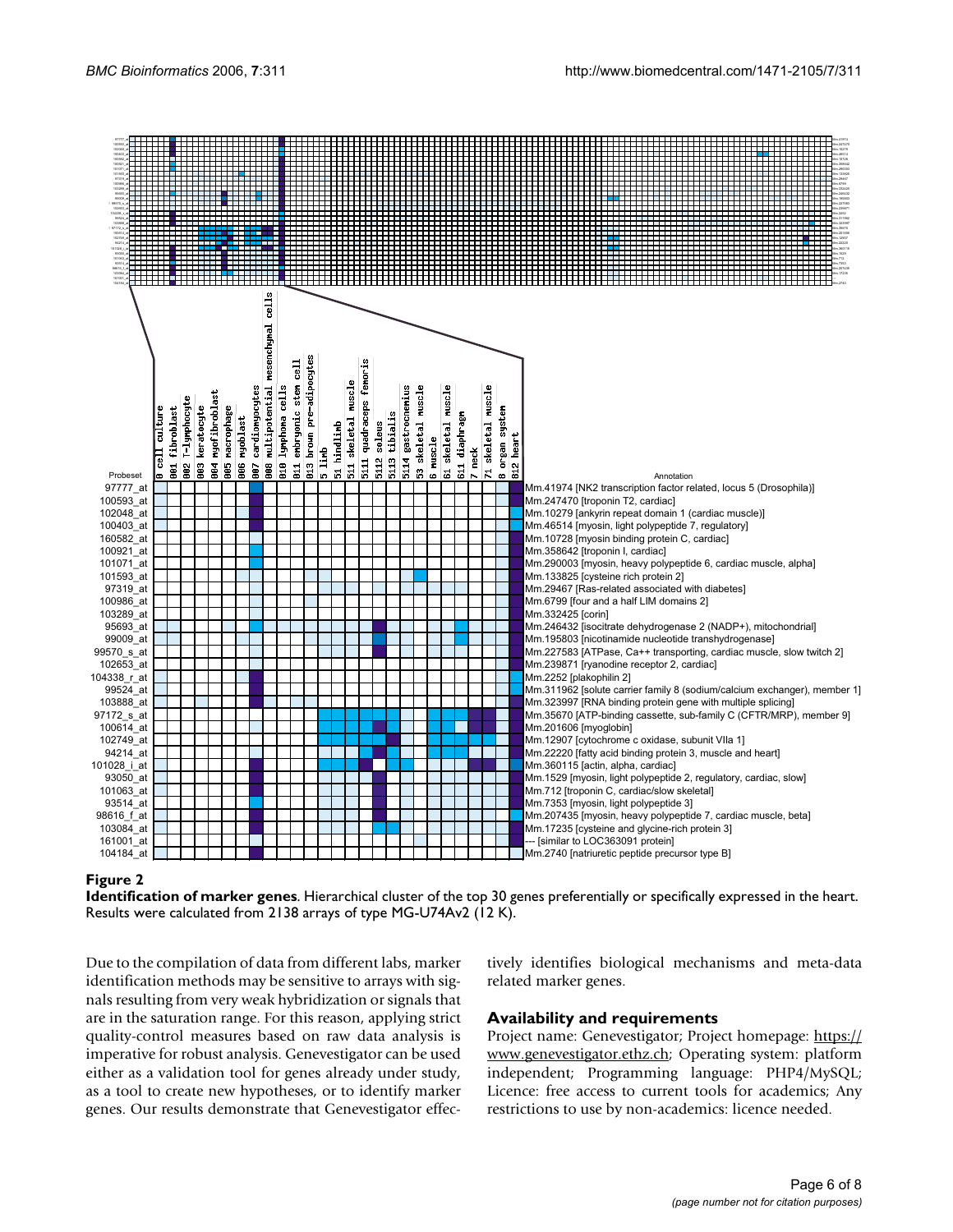#### **Authors' contributions**

OL, MHH and PZ performed software development, data curation, quality control and validation. PZ, TH and WG managed the project and contributed technically and intellectually. All authors participated in reading, approving and revising the manuscript.

#### **Additional material**

#### **Additional File 1**

*Raw data for figures 1 and 2 were exported from the Genevestigator website [19]. Signal intensity values were obtained by normalization with MAS5 with a target value (TGT) of 1000.*

Click here for file

[\[http://www.biomedcentral.com/content/supplementary/1471-](http://www.biomedcentral.com/content/supplementary/1471-2105-7-311-S1.xls) 2105-7-311-S1.xls]

#### **Acknowledgements**

We thank all scientists who provided experiment descriptions and raw data files, as well as public repositories for making this data available. Thanks also to Matthew Zapala for providing us with a large compendium of mouse Affymetrix arrays. This project was funded by ETH Zurich, Strategic Excellence Project 2-74213-02 TH-802-2, and Project 2-76663-05.

#### **References**

- 1. Brazma A, Hingamp P, Quackenbush J, Sherlock G, Spellmann P, Stoeckert C, Aach J, Ansorge W, Ball C, Causton H, Gaasterland T, Glenisson P, Holstege F, Kim I, Markowitz V, Matese J, Parkinson H, Robinson A, Sarkans U, Schulze-Kremer S, Stewart J, Taylor R, Vilo J, Vingron M: **[Minimum information about a microarray experi](http://www.ncbi.nlm.nih.gov/entrez/query.fcgi?cmd=Retrieve&db=PubMed&dopt=Abstract&list_uids=11726920)[ment \(MIAME\) – toward standards for microarray data.](http://www.ncbi.nlm.nih.gov/entrez/query.fcgi?cmd=Retrieve&db=PubMed&dopt=Abstract&list_uids=11726920)** *Nat Genet* 2001, **29:**365-371.
- 2. Zimmermann P, Schildknecht B, Craigon D, Garcia-Hernandez M, Gruissem W, May S, Mukherjee G, Parkinson H, Rhee S, Wagner U, Hennig L: **[MIAME/Plant – adding value to plant microarray](http://www.ncbi.nlm.nih.gov/entrez/query.fcgi?cmd=Retrieve&db=PubMed&dopt=Abstract&list_uids=16401339) [experiments.](http://www.ncbi.nlm.nih.gov/entrez/query.fcgi?cmd=Retrieve&db=PubMed&dopt=Abstract&list_uids=16401339)** *Plant Methods* 2006, **2:**1.
- 3. Bao W, Schmid J, Goetz A, Ren H, Dix D: **[A database for tracking](http://www.ncbi.nlm.nih.gov/entrez/query.fcgi?cmd=Retrieve&db=PubMed&dopt=Abstract&list_uids=15686874) [toxicogenomics samples and procedures.](http://www.ncbi.nlm.nih.gov/entrez/query.fcgi?cmd=Retrieve&db=PubMed&dopt=Abstract&list_uids=15686874)** *Reprod Toxicol* 2005, **19:**411-419.
- 4. Field D, Tiwari B, Snape |: **[Bioinformatics and data management](http://www.ncbi.nlm.nih.gov/entrez/query.fcgi?cmd=Retrieve&db=PubMed&dopt=Abstract&list_uids=16089508) [support for environmental genomics.](http://www.ncbi.nlm.nih.gov/entrez/query.fcgi?cmd=Retrieve&db=PubMed&dopt=Abstract&list_uids=16089508)** *PLOS Biol* 2005, **3:**e297.
- 5. Psarros M, Steffen H, Sick M, Thoppae G, Harshman K, Sick B: **[RACE: Remote Analysis Computation for gene Expression](http://www.ncbi.nlm.nih.gov/entrez/query.fcgi?cmd=Retrieve&db=PubMed&dopt=Abstract&list_uids=15980552) [data.](http://www.ncbi.nlm.nih.gov/entrez/query.fcgi?cmd=Retrieve&db=PubMed&dopt=Abstract&list_uids=15980552)** *Nucleic Acids Res* 2005, **33:**W638-W643.
- 6. Argraves G, Jani S, Barth J, Argraves W: **[ArrayQuest: a web](http://www.ncbi.nlm.nih.gov/entrez/query.fcgi?cmd=Retrieve&db=PubMed&dopt=Abstract&list_uids=16321157) [resource for the analysis of DNA microarray data.](http://www.ncbi.nlm.nih.gov/entrez/query.fcgi?cmd=Retrieve&db=PubMed&dopt=Abstract&list_uids=16321157)** *BMC Bioinformatics* 2005, **6:**287.
- 7. Wille A, Zimmermann P, Vranova E, Fuerhold A, Laule O, Bleuler S, Prelic A, von Rohr P, Thiele L, Zitzler E, Gruissem W, Buehlmann P: **[Sparse graphical Gaussian modeling of the isoprenoid gene](http://www.ncbi.nlm.nih.gov/entrez/query.fcgi?cmd=Retrieve&db=PubMed&dopt=Abstract&list_uids=15535868) [network in Arabidopsis thaliana.](http://www.ncbi.nlm.nih.gov/entrez/query.fcgi?cmd=Retrieve&db=PubMed&dopt=Abstract&list_uids=15535868)** *Genome Biol* 2004, **5(11):**R92.
- 8. Zimmermann P, Hirsch-Hoffmann M, Hennig L, Gruissem W: **[GEN-](http://www.ncbi.nlm.nih.gov/entrez/query.fcgi?cmd=Retrieve&db=PubMed&dopt=Abstract&list_uids=15375207)[EVESTIGATOR. Arabidopsis microarray database and anal](http://www.ncbi.nlm.nih.gov/entrez/query.fcgi?cmd=Retrieve&db=PubMed&dopt=Abstract&list_uids=15375207)[ysis toolbox.](http://www.ncbi.nlm.nih.gov/entrez/query.fcgi?cmd=Retrieve&db=PubMed&dopt=Abstract&list_uids=15375207)** *Plant Physiol* 2004, **136:**2621-2632.
- 9. Barrett T, Suzek T, Troup D, Wilhite S, Ngau W, Ledoux P, Rudnev D, Lash A, Fujibuchi W, Edgar R: **NCBI GEO: mining millions of expression profiles – database and tools.** *Nucleic Acids Res* 2005, **1(33):**D562-566.
- 10. Parkinson H, Sarkans U, Shojatalab M, Abeygunawardena N, Contrino S, Coulson R, Fame A, Lara G, Holloway E, Kapush- esky M, Lilja P, Mukherjee G, Oezcimen A, Rayner T, Rocca-Serra P, Sharma A, Sansone S, Brazma A: **ArrayExpress – a public repository for microarray gene expression data at the EBI.** *Nucleic Acids Res* 2005, **1(33):**D553-555.
- 11. Argraves G, Barth J, Argraves W: **[The MUSC DNA Microarray](http://www.ncbi.nlm.nih.gov/entrez/query.fcgi?cmd=Retrieve&db=PubMed&dopt=Abstract&list_uids=14668234) [Database.](http://www.ncbi.nlm.nih.gov/entrez/query.fcgi?cmd=Retrieve&db=PubMed&dopt=Abstract&list_uids=14668234)** *Bioinformatics* 2003, **19(18):**2473-2474.
- 12. Chen J, Zhao P, Massaro D, Clerch L, Almon R, DuBois D, Jusko W, Hoffman E: **[The PEPR GeneChip data ware house, and imple](http://www.ncbi.nlm.nih.gov/entrez/query.fcgi?cmd=Retrieve&db=PubMed&dopt=Abstract&list_uids=14681485)[mentation of a dynamic time series query tool \(SGQT\) with](http://www.ncbi.nlm.nih.gov/entrez/query.fcgi?cmd=Retrieve&db=PubMed&dopt=Abstract&list_uids=14681485) [graphical interface.](http://www.ncbi.nlm.nih.gov/entrez/query.fcgi?cmd=Retrieve&db=PubMed&dopt=Abstract&list_uids=14681485)** *Nucleic Acid Res* 2004, **32:**D578-581.
- 13. **ChipperDB** [<http://chipperdb.chip.org>]
- 14. **NIH Neuroscience Microarray Consortium** [[http://arraycon](http://arrayconsortium.tgen.org) [sortium.tgen.org\]](http://arrayconsortium.tgen.org)
- 15. **Mouse Anatomical Dictionary** [[http://www.informatics.jax.org/](http://www.informatics.jax.org/searches/anatdict_form.shtml) [searches/anatdict\\_form.shtml\]](http://www.informatics.jax.org/searches/anatdict_form.shtml)
- 16. Theiler K: **The house mouse : atlas of embryonic development.** New York, Springer Verlag; 1989.
- 17. **Affymetrix** [\[http://www.affymetrix.com\]](http://www.affymetrix.com)
- 18. Gentleman R, Carey V, Douglas M, Bolstad B, Dettling M, Dudoit S, Ellis B, Gautier L, Ge Y, Gentry J, Hornik K, Hothorn T, Huber W, Iacus S, Irizarry R, Leisch F, Li C, Maechler M, Rossini A, sawitzki G, Smith C, Smyth G, Tierney L, Yang Y, Zhang J: **[Bioconductor: open](http://www.ncbi.nlm.nih.gov/entrez/query.fcgi?cmd=Retrieve&db=PubMed&dopt=Abstract&list_uids=15461798) [software development for computational biology and bioin](http://www.ncbi.nlm.nih.gov/entrez/query.fcgi?cmd=Retrieve&db=PubMed&dopt=Abstract&list_uids=15461798)[formatics.](http://www.ncbi.nlm.nih.gov/entrez/query.fcgi?cmd=Retrieve&db=PubMed&dopt=Abstract&list_uids=15461798)** *Genome Biol* 2004, **5:**R80.
- 19. **Genevestigator** [<https://www.genevestigator.ethz.ch>]<br>20. Furukawa R. Morrow E. Cepko C: Crx. a novel otx-
- Furukawa R, Morrow E, Cepko C: [Crx, a novel otx-like home](http://www.ncbi.nlm.nih.gov/entrez/query.fcgi?cmd=Retrieve&db=PubMed&dopt=Abstract&list_uids=9390562)**[obox gene, shows photoreceptor-speciflc expression and](http://www.ncbi.nlm.nih.gov/entrez/query.fcgi?cmd=Retrieve&db=PubMed&dopt=Abstract&list_uids=9390562) [regulates photoreceptor differentiation.](http://www.ncbi.nlm.nih.gov/entrez/query.fcgi?cmd=Retrieve&db=PubMed&dopt=Abstract&list_uids=9390562)** *Cell* 1997, **91:**531-541.
- 21. Essayan D: **[Cyclic nucleotide phosphodiesterases.](http://www.ncbi.nlm.nih.gov/entrez/query.fcgi?cmd=Retrieve&db=PubMed&dopt=Abstract&list_uids=11692087)** *J Allergy Clin Immunol* 2001, **108:**671-680.
- 22. Swaroop A, Xu J, Pawar H, Jackson A, skolnick C, Agarwal N: **[A con](http://www.ncbi.nlm.nih.gov/entrez/query.fcgi?cmd=Retrieve&db=PubMed&dopt=Abstract&list_uids=1729696)[served retina-specific gene encodes a basic motif/leucine zip](http://www.ncbi.nlm.nih.gov/entrez/query.fcgi?cmd=Retrieve&db=PubMed&dopt=Abstract&list_uids=1729696)[per domain.](http://www.ncbi.nlm.nih.gov/entrez/query.fcgi?cmd=Retrieve&db=PubMed&dopt=Abstract&list_uids=1729696)** *Proc Natl Acad Sci USA* 1992, **89(1):**266-270.
- 23. Granzier H, Labeit D, Wu Y, Witt C, Watanabe K, Lahmers S, Gotthardt M, Labeit S: **[Adaptations in titin's spring elements in](http://www.ncbi.nlm.nih.gov/entrez/query.fcgi?cmd=Retrieve&db=PubMed&dopt=Abstract&list_uids=15098695) [normal and scardiomyopathic hearts.](http://www.ncbi.nlm.nih.gov/entrez/query.fcgi?cmd=Retrieve&db=PubMed&dopt=Abstract&list_uids=15098695)** *Adv Exp Med Biol* 2003, **538:**517-530.
- 24. Siebrands C, Sanger J, Sanger J: **Myofibrillogenesis in skeletal muscle cells in the presence of taxol Cell Motil.** *Cytoskeleton* 2004, **58:**39-52.
- 25. Phan D, Rasmussen T, Nakagawa O, McAnally J, Gottlieb P, Tucker P, Richardson J, Bassel-Duby R, Olson E: **[BOP, a regulator of right](http://www.ncbi.nlm.nih.gov/entrez/query.fcgi?cmd=Retrieve&db=PubMed&dopt=Abstract&list_uids=15890826) [ventricular heart development, is a direct transcriptional](http://www.ncbi.nlm.nih.gov/entrez/query.fcgi?cmd=Retrieve&db=PubMed&dopt=Abstract&list_uids=15890826) [target of MEF2C in the developing heart.](http://www.ncbi.nlm.nih.gov/entrez/query.fcgi?cmd=Retrieve&db=PubMed&dopt=Abstract&list_uids=15890826)** *Development* 2005, **132(11):**2669-2678.
- 26. Choo K, Chen H, Cheng W, Chang H, Wang M: **In silico mining of EST databases for novel pre-implantation embryo-specific zinc finger protein genes.** *Mol Rep Dev* 2001, **59:**249-255.
- 27. Remacle S, Abbas L, Backer O, Pacico N, Gavalas A, Gofflot F, Picard J, Rezsohazy R: **[Loss of function but no gain of function caused](http://www.ncbi.nlm.nih.gov/entrez/query.fcgi?cmd=Retrieve&db=PubMed&dopt=Abstract&list_uids=15367676) [by amino acid substitutions in the hexapeptide of Hoxal in](http://www.ncbi.nlm.nih.gov/entrez/query.fcgi?cmd=Retrieve&db=PubMed&dopt=Abstract&list_uids=15367676) [vivo.](http://www.ncbi.nlm.nih.gov/entrez/query.fcgi?cmd=Retrieve&db=PubMed&dopt=Abstract&list_uids=15367676)** *Mol Cell Biol* 2004, **24(19):**8567-8575.
- 28. Tolosano E, Cutufia M, Hirsch E, Silengo L, Altruda F: **Specific expression in brain and liver driven by the hemopexin promoter in transgenic mice.** *Biophys Res Commun* 1996, **218(3):**694-703.
- 29. Leibiger I, Berggren P: **[Sirt1: a metabolic master switch that](http://www.ncbi.nlm.nih.gov/entrez/query.fcgi?cmd=Retrieve&db=PubMed&dopt=Abstract&list_uids=16397557) [modulates lifespan.](http://www.ncbi.nlm.nih.gov/entrez/query.fcgi?cmd=Retrieve&db=PubMed&dopt=Abstract&list_uids=16397557)** *Nat Med* 2006, **12(1):**34-36.
- 30. Rodgers J, Lerin C, Haas W, Gygi S, Spiegelman B, Puigserver P: **[Nutrient control of glucose homeostasis through a complex](http://www.ncbi.nlm.nih.gov/entrez/query.fcgi?cmd=Retrieve&db=PubMed&dopt=Abstract&list_uids=15744310) [of PGC-lalpha and SIRT1.](http://www.ncbi.nlm.nih.gov/entrez/query.fcgi?cmd=Retrieve&db=PubMed&dopt=Abstract&list_uids=15744310)** *Nature* 2005, **434(7029):**113-118.
- 31. Bartke A, Wright C, Mattison J, Ingram D, Miller R, Roth G: **[Extend](http://www.ncbi.nlm.nih.gov/entrez/query.fcgi?cmd=Retrieve&db=PubMed&dopt=Abstract&list_uids=11719795)[ing the lifespan of long-lived mice.](http://www.ncbi.nlm.nih.gov/entrez/query.fcgi?cmd=Retrieve&db=PubMed&dopt=Abstract&list_uids=11719795)** *Nature* 2001, **414:**412.
- 32. Picard F, Kurtev M, Chung N, Topark-Ngarm A, Senawong T, Machado De Oliveira R, Leid M, McBurney M, Guarente L: **[Sirt1 pro](http://www.ncbi.nlm.nih.gov/entrez/query.fcgi?cmd=Retrieve&db=PubMed&dopt=Abstract&list_uids=15175761)[motes fat mobilization in white adipocytes by repressing](http://www.ncbi.nlm.nih.gov/entrez/query.fcgi?cmd=Retrieve&db=PubMed&dopt=Abstract&list_uids=15175761) [PPAR-gamma.](http://www.ncbi.nlm.nih.gov/entrez/query.fcgi?cmd=Retrieve&db=PubMed&dopt=Abstract&list_uids=15175761)** *Nature* 2004, **429:**771-776.
- 33. Lan H, Rabaglia M, Stoehr J, Nadler S, Schueler K, Zou F, Yandell B, Attie A: **[Gene expression profiles of nondiabetic and diabetic](http://www.ncbi.nlm.nih.gov/entrez/query.fcgi?cmd=Retrieve&db=PubMed&dopt=Abstract&list_uids=12606510) [obese mice suggest a role of hepatic lipogenic capacity in dia](http://www.ncbi.nlm.nih.gov/entrez/query.fcgi?cmd=Retrieve&db=PubMed&dopt=Abstract&list_uids=12606510)[betes susceptibility.](http://www.ncbi.nlm.nih.gov/entrez/query.fcgi?cmd=Retrieve&db=PubMed&dopt=Abstract&list_uids=12606510)** *Diabetes* 2003, **52(3):**688-700.
- Blasco M, Lee H, Hande M, Samper E, Lansdorp P, DePinho R, Greider C: **[Telomere shortening and tumor formation by mouse](http://www.ncbi.nlm.nih.gov/entrez/query.fcgi?cmd=Retrieve&db=PubMed&dopt=Abstract&list_uids=9335332) [cells lacking telomerase RNA.](http://www.ncbi.nlm.nih.gov/entrez/query.fcgi?cmd=Retrieve&db=PubMed&dopt=Abstract&list_uids=9335332)** *Cell* 1997, **91(1):**25-34.
- 35. Vogel H, Lim D, Karsenty G, Finegold M, Hasty P: **[Deletion of Ku86](http://www.ncbi.nlm.nih.gov/entrez/query.fcgi?cmd=Retrieve&db=PubMed&dopt=Abstract&list_uids=10485901) [causes early onset of senescence in mice.](http://www.ncbi.nlm.nih.gov/entrez/query.fcgi?cmd=Retrieve&db=PubMed&dopt=Abstract&list_uids=10485901)** *Proc Natl Acad Sci USA* 1999, **96(19):**10770-10775.
- 36. Espejel S, Klatt P, Menissier-de Murcia J, Martin-Caballero J, Flores J, Taccioli G, de Murcia G, Blasco M: **[Impact of telomerase ablation](http://www.ncbi.nlm.nih.gov/entrez/query.fcgi?cmd=Retrieve&db=PubMed&dopt=Abstract&list_uids=15545322) [on organismal viability, aging, and tumorigenesis in mice](http://www.ncbi.nlm.nih.gov/entrez/query.fcgi?cmd=Retrieve&db=PubMed&dopt=Abstract&list_uids=15545322)**